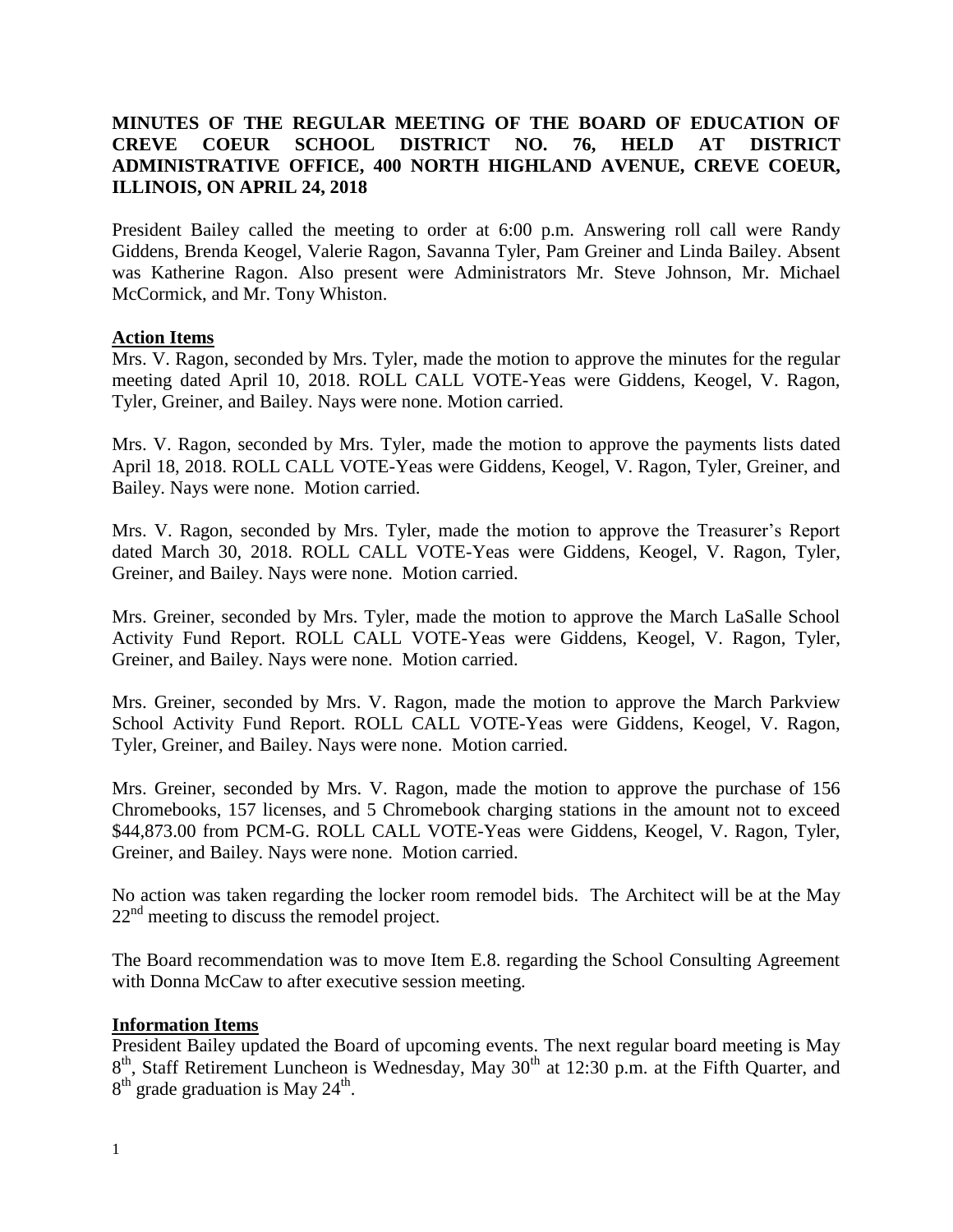Building walk through will be held at the next regular board meeting. The board meeting will start at Parkview School and Board has requested only main business matters such as payment of bills is placed on the agenda.

The Board discussed ideas for a Bockler Student Award and the student criteria for the award.

Mr. Whiston updated the Board regarding budget amendments, summer school, out-of-district student information and MAPS scores.

Mr. McCormick updated the Board regarding Peoria Symphony music field trip, staff outing to see Mamma Mia, class field trips, and Pastries with Pals.

Mr. Johnson updated the Board regarding Spring dance party, Life Safety projects, scheduling committee, student retention, Administrator's Roundtable topics, and summer maintenance projects.

Mr. Giddens informed the Board that the Policy Committee meeting is April  $26<sup>th</sup>$ .

Mrs. V. Ragon informed the Board that the Parent Teacher Advisory Committee meeting is April  $25^{\text{th}}$ .

Mr. James Miner addressed the Board regarding specific issues regarding Parkview School. President Bailey informed Mr. Miner that the Board would meet with him in Executive Session.

## **Closed Session**

Mrs. V. Ragon, seconded by Mrs. Greiner, made the motion to enter into executive session for Appointment, Employment, Compensation, Discipline, Performance, or Dismissal of Specific Employee(s) of the Public Body, Student Matters, Collective Bargaining Matters between the Public Body and the Exclusive Representatives of its Employees and Review of Executive Session Minutes from the regular meeting held April 10, 2018 at 7:12 p.m. ROLL CALL VOTE-Yeas were Giddens, Keogel, V. Ragon, Tyler, Greiner, and Bailey Nays were none. Motion carried.

(WHEREUPON THE BOARD ENTERED INTO EXECUTIVE SESSION AT 7:12 P.M.)

Miss Katherine Ragon entered executive session at 7:22 p.m.

#### **Resume Regular Session**

Mrs. V. Ragon, seconded by Mrs. Keogel, made the motion to resume regular session at 9:10 p.m. ROLL CALL VOTE-Yeas were Giddens, Keogel, K. Ragon, V. Ragon, Tyler, Greiner, and Bailey. Nays were none. Motion carried.

Mrs. Greiner, seconded by Mrs. Keogel, made the motion to approve the agreements with School Consulting, Inc. (Donna McCaw) for curriculum and staff professional development services for the 2018-2019 school year as presented not to exceed \$28,800.00. ROLL CALL VOTE-Yeas were Giddens, Keogel, K. Ragon, V. Ragon, Tyler, Greiner, and Bailey. Nays were none. Motion carried.